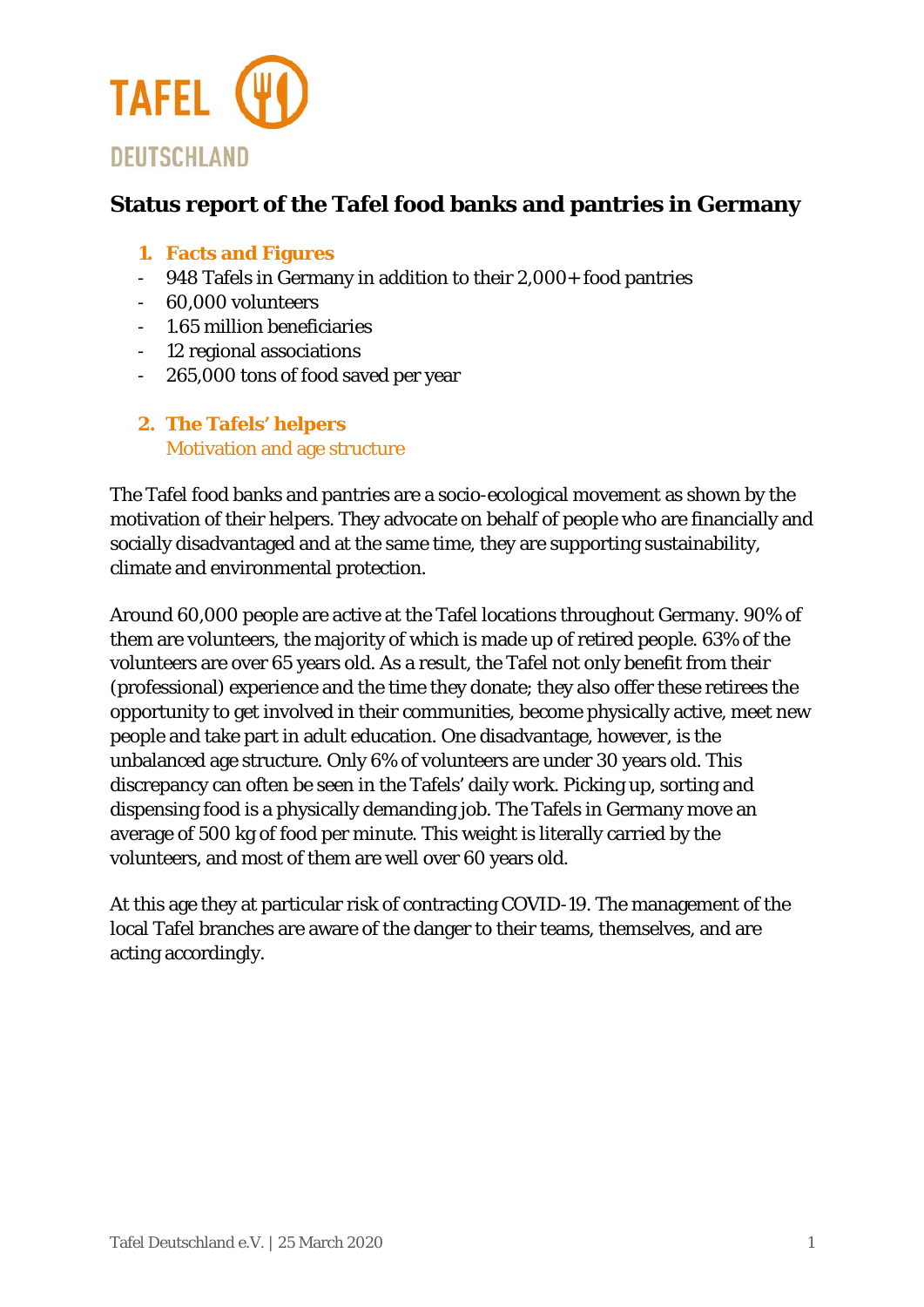

### **3. Save food. Help people.**

The Tafel pantries support people with food and are also spaces for interaction

When Tafel locations have to close, 1.65 million beneficiaries do not just lack groceries and everyday items. The Tafel helpers also assist people with finding or by providing childcare, tutoring, afternoon coffee or walks for senior citizens – all of which are offers that can no longer take place under the current conditions. In the meantime, the national head office has received many calls for help directly from Tafel beneficiaries. Because kindergartens and schools have been closed, more household members are in need of additional food.

We are also concerned that more people will be affected by loneliness. 20% of the people who come to the Tafel regularly are senior citizens. For many of them, the local table is also a place where meet other people. In this crisis situation it is becoming increasingly clear that the Tafels' services are critical for people in need, not just an additional offer.

### **4. Tafel closings** How many? Until when? Why?

More than 400 Tafel braches are currently closed in Germany. The first ones closed on March 10th. Most hope to be able to open again after Easter. By far the most have justified the closure as a precautionary measure for volunteers and customers. This has to do in particular with the abovementioned risk group among the volunteers. So far, only two Tafel closures can be attributed to suspected infections. For many Tafels, the lack of helpers was the reason for suspending operations, as well as the lack of food donations due to panic stockpiling by customers at grocery stores.

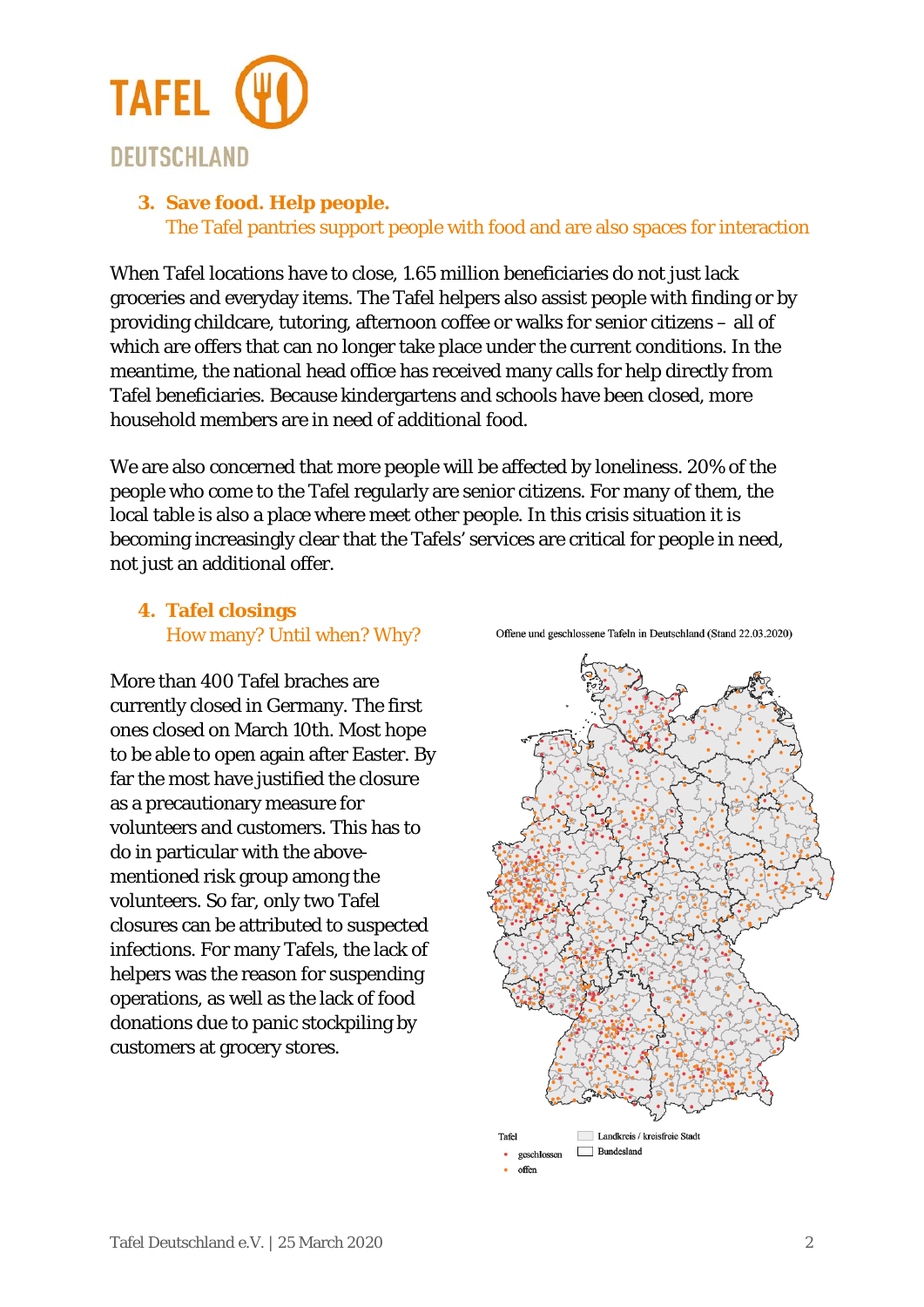

## **5. The Tafels are still openn**  Safety measures during the pandemic

Over half of the Tafel branches are still open. The helpers are continuing their vital work under difficult conditions. There are already many creative solutions. Additional offers such as homework tutoring, cooking courses or activities for senior citizens have been canceled. There is now a limit on the opening hours per week and the number of customers at any given time. Further measures have now been implemented since the beginning of social/physical distancing measures and bans on going out.

- Delivery services
	- o With Tafel vehicles
	- o With supporters' vehicles
	- o With cargo bikes
- Limits on the number of beneficiaries in spaces where food is being distributed
	- o Distribution to individuals
	- o Demarcation of the safe distance between people waiting in lines
- Distribution of goods outdoors
	- o Distribution of pre-packed bags of groceries
	- o Setting up refrigerators outside to cool perishable goods
	- o Distribution directly out of the vehicles
- Pre-Packed bags or boxes or grocery items
- Mobile Tafel (e.g. in central locations in a city)
	- o Tent with isolated space
- Acquisition of additional/new helpers
- Acquisition of new donors
	- o Hotels, Restaurants etc. that have closed
	- o Festivals
	- o Support by the municipalities
- Cooperation with other organizations
	- o helpers supporting from youth groups and food saving initiatives
	- o Diakonie, Workers' Samaritan Foundation or the Federal Agency for Technical Relief assist with the distribution, deliver and compliance with security measures.
	- o Education of new volunteers about hygiene and safety measures by partners e.g. Doctors without Borders
- Education of the helpers and beneficiaries about hygiene and protective measures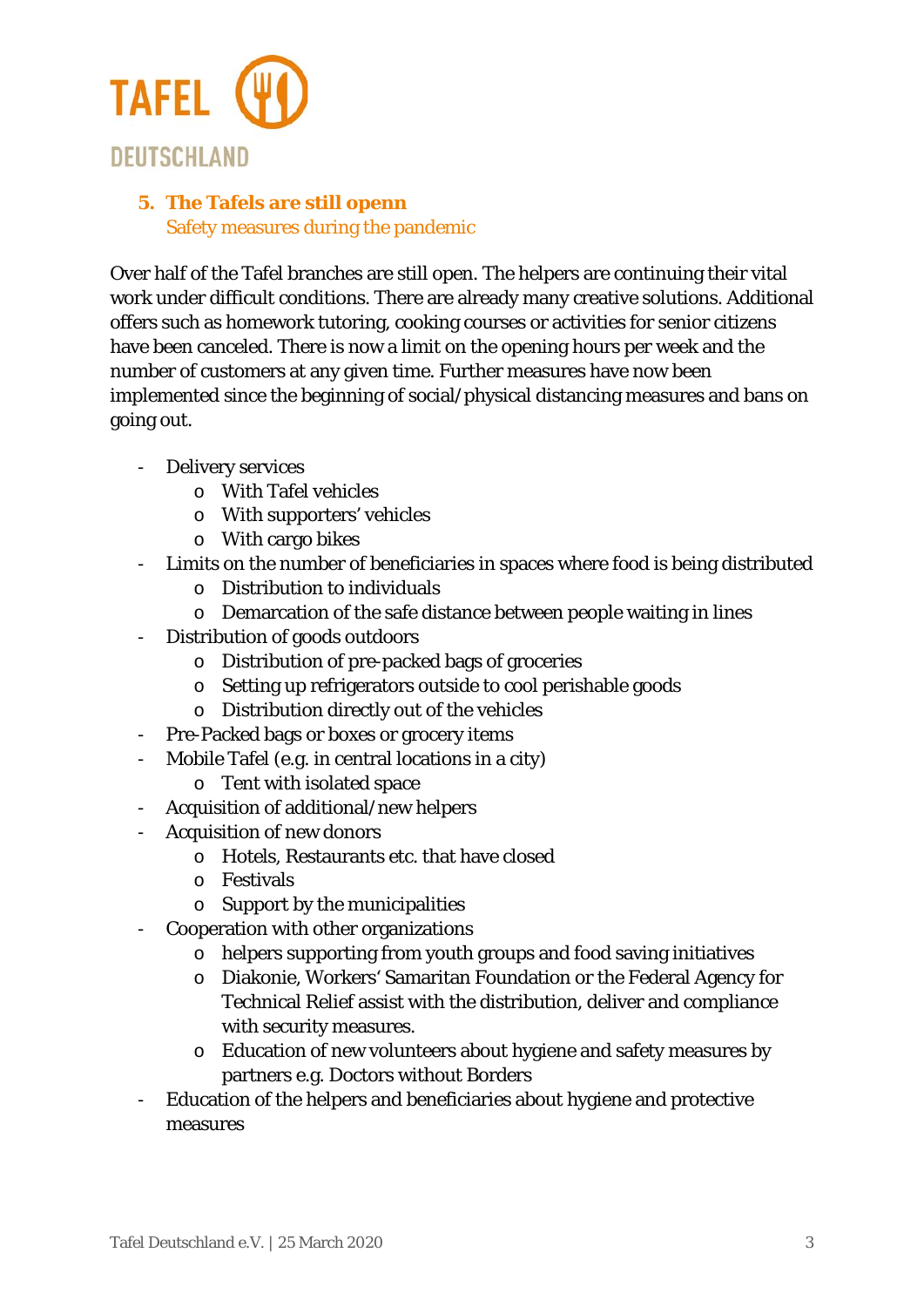

- Informational material
	- o Tafel helpers and beneficiaries are informed about general measures of precaution (multilingual)
	- o Guidelines on physical distancing (multilingual)
	- o Explanatory pictograms

Even the Tafel locations that have suspended operations are often still continuing to work in some other ways. They are collecting and storing groceries from supermarkets so that they have enough to distribute when they reopen. Other Tafels are helping neighboring branches that are still open rather than storing food for later.

### Tafel locations in big cities

|                           | <b>Number of</b><br><b>Tafels</b> in |                |         |
|---------------------------|--------------------------------------|----------------|---------|
| <b>State</b>              | large cities                         | closed         | percent |
| <b>Baden-Württemberg</b>  | 10                                   | 6              | 60.0    |
| <b>Bayern</b>             | 8                                    | 3              | 37.5    |
| <b>Berlin</b>             |                                      |                | 0.0     |
| <b>Brandenburg</b>        | $\overline{2}$                       |                | 0.0     |
| <b>Bremen</b>             | $\overline{2}$                       |                | 0.0     |
| <b>Hamburg</b>            | 4                                    |                | 25.0    |
| <b>Hessen</b>             | 5                                    |                | 20.0    |
| <b>Mecklenburg-</b>       |                                      |                |         |
| Vorpommern                |                                      |                | 0.0     |
| <b>Niedersachsen</b>      | 8                                    | 3              | 37.5    |
| Nordrhein-Westfalen       | 30                                   | 6              | 20.0    |
| <b>Rheinland-Pfalz</b>    | 4                                    |                | 25.0    |
| <b>Saarland</b>           |                                      |                | 100.0   |
| <b>Sachsen</b>            | 3                                    |                | 33.3    |
| <b>Sachsen-Anhalt</b>     | $\overline{2}$                       |                | 50.0    |
| <b>Schleswig-Holstein</b> | $\boldsymbol{2}$                     | $\overline{2}$ | 100.0   |
| Thüringen                 | $\overline{2}$                       |                | 0.0     |
| <b>Total</b>              | 85                                   | 26             | 30.6    |

Of the 85 Tafel branches in large cities, 59 are still open, around 70%. They have fundamentally changed their operations but are now able to ensure that a large number of Tafel beneficiaries in Germany continue to receive support. Nearly 500,000 people still receive regular support from just these Tafel branches alone. They are finding various ways to deal with the corona crisis.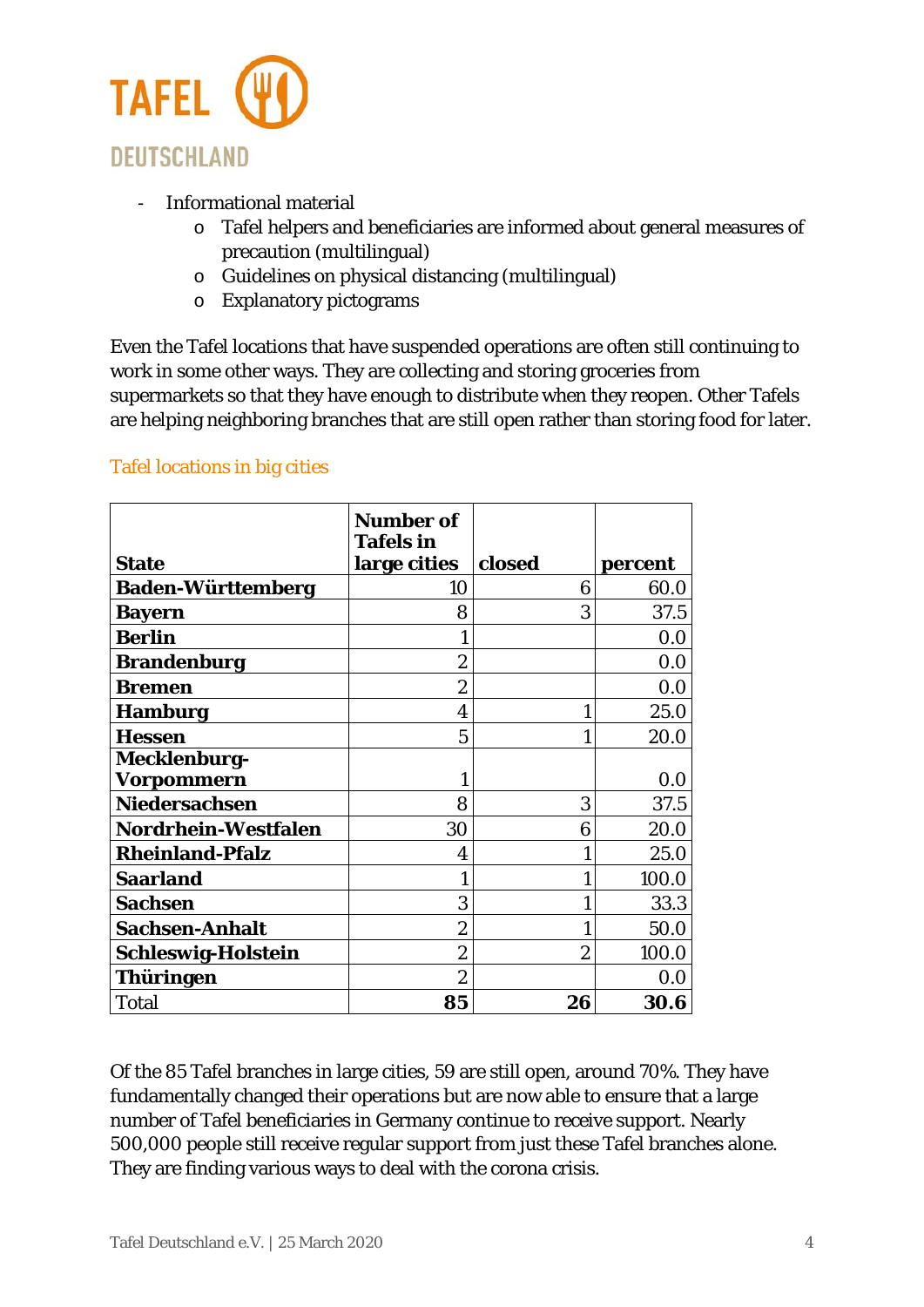

### **Example: Leipziger Tafel e.V.**

The Tafel in Leipzig adapted its hygiene requirements and formulated restrictions regarding access to the rooms. By doing so, they are able to guarantee basic emergency aid. In exceptional cases, the Tafel is able to organize a home delivery.

# **6. Tafel closures by region**

East/West comparison

|                               | <b>Total</b>            | <b>Closed</b>            | <b>Open</b>     | Percentage |
|-------------------------------|-------------------------|--------------------------|-----------------|------------|
| <b>State</b>                  |                         | <b>branches</b> branches | <b>branches</b> | closed     |
| <b>Baden-Württemberg</b>      | 146                     | 77                       | 69              | 52.7       |
| <b>Bayern</b>                 | 165                     | 65                       | 100             | 39.4       |
| <b>Berlin</b>                 |                         | $\boldsymbol{0}$         |                 | 0.0        |
| <b>Brandenburg</b>            | 43                      |                          | 42              | 2.3        |
| <b>Bremen</b>                 |                         | $\overline{0}$           |                 | 0.0        |
| <b>Hamburg</b>                | $\overline{\mathbf{4}}$ |                          | 3               | 25.0       |
| <b>Hessen</b>                 | 57                      | 46                       | 11              | 80.7       |
| <b>Mecklenburg-Vorpommern</b> | 29                      | $\boldsymbol{4}$         | 25              | 13.8       |
| <b>Niedersachsen</b>          | 104                     | 46                       | 58              | 44.2       |
| Nordrhein-Westfalen           | 169                     | 59                       | 110             | 34.9       |
| <b>Rheinland-Pfalz</b>        | 54                      | 34                       | 20              | 63.0       |
| <b>Saarland</b>               | 11                      | 7                        | $\overline{4}$  | 63.6       |
| <b>Sachsen</b>                | 42                      | 13                       | 29              | 31.0       |
| <b>Sachsen-Anhalt</b>         | 33                      | 6                        | 27              | 18.2       |
| <b>Schleswig-Holstein</b>     | 57                      | 37                       | 20              | 64.9       |
| <b>Thüringen</b>              | 32                      | $\overline{\mathbf{4}}$  | 28              | 12.5       |
| total                         | 948                     | 400                      | 548             | 42.2       |

*As of 23 March 2019, 15:00*

Most of the Tafel branches are located in the federal states of North Rhine-Westphalia, Bavaria and Baden-Württemberg, the states in which the number of COVID-19 infections are highest. Accordingly, many Tafels have taken precautionary measures there and suspended operations.

However, it turns out that the Tafel closures do not correlate with the spread of the virus. Rather, it appears that where the poverty rate is particularly high, many Tafel remain open.

While over half of the Tafels have closed in Hesse (80.7%), Schleswig-Holstein (64.9%), Rhineland-Palatinate (63%), Saarland (63.6%) and Baden-Württemberg (52.7%), the picture is different in the areas with a high poverty rate (according to the 2019 poverty report by the Paritätischer Wohlfahrtsverband). In the states of Thuringia, Saxony-Anhalt, Brandenburg and Mecklenburg-Western Pomerania, more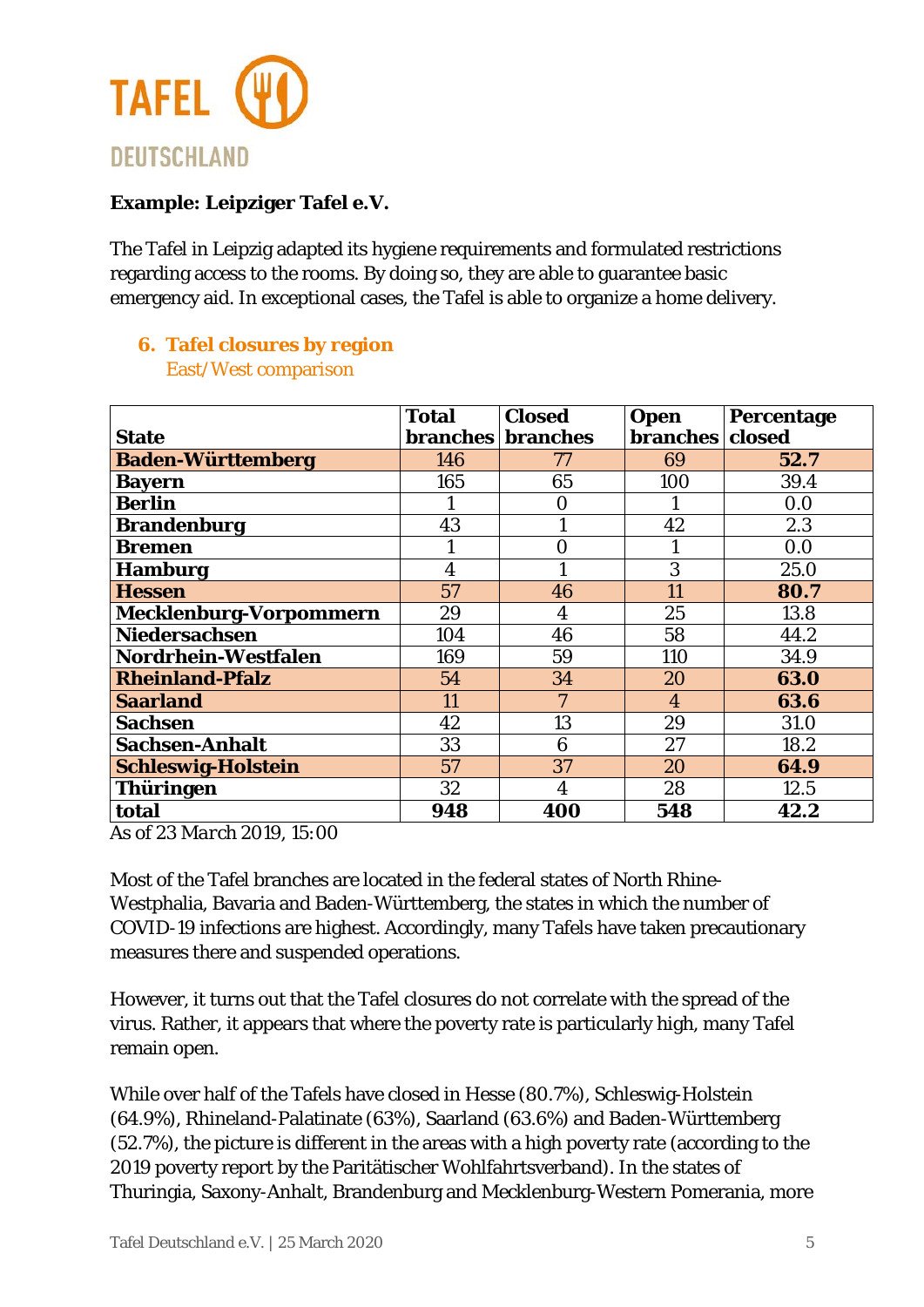

than 80% of the Tafels are still open. Saxony is an exception in the east, where 31% of the Tafels are closed.

In North Rhine-Westphalia, the area of Germany with the highest poverty rate, well over half of the Tafel branches are still open despite the spread of the virus.

363 of the 548 Tafels that are still open are located in eastern Germany. This means that 66% of the Tafels which are still operating during this crisis are in regions where it was already difficult to find volunteers.

While there are exit and contact restrictions in the federal states, further panel closures can be assumed. On the one hand, panels protect their helpers and customers, and on the other hand they help to prevent the virus from spreading further.

More closures can be expected while the federal states continue to issue ordinances restricting personal contact and the freedom of movement. Closures protect volunteers and also keep the virus from spreading.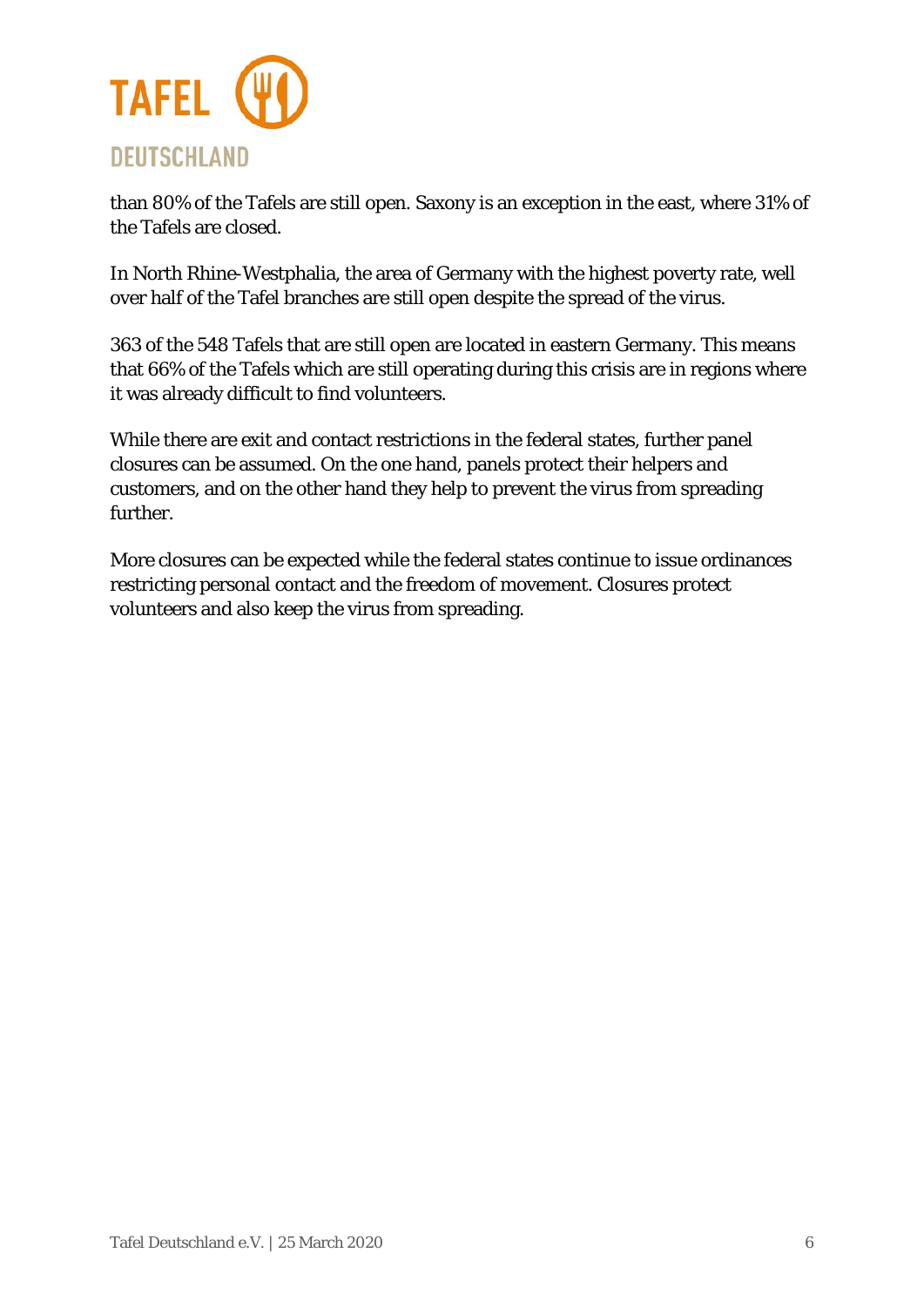

#### Karte 2: Armutsquoten 2018 für Landesteile



*Figure 1 Poverty rates by region*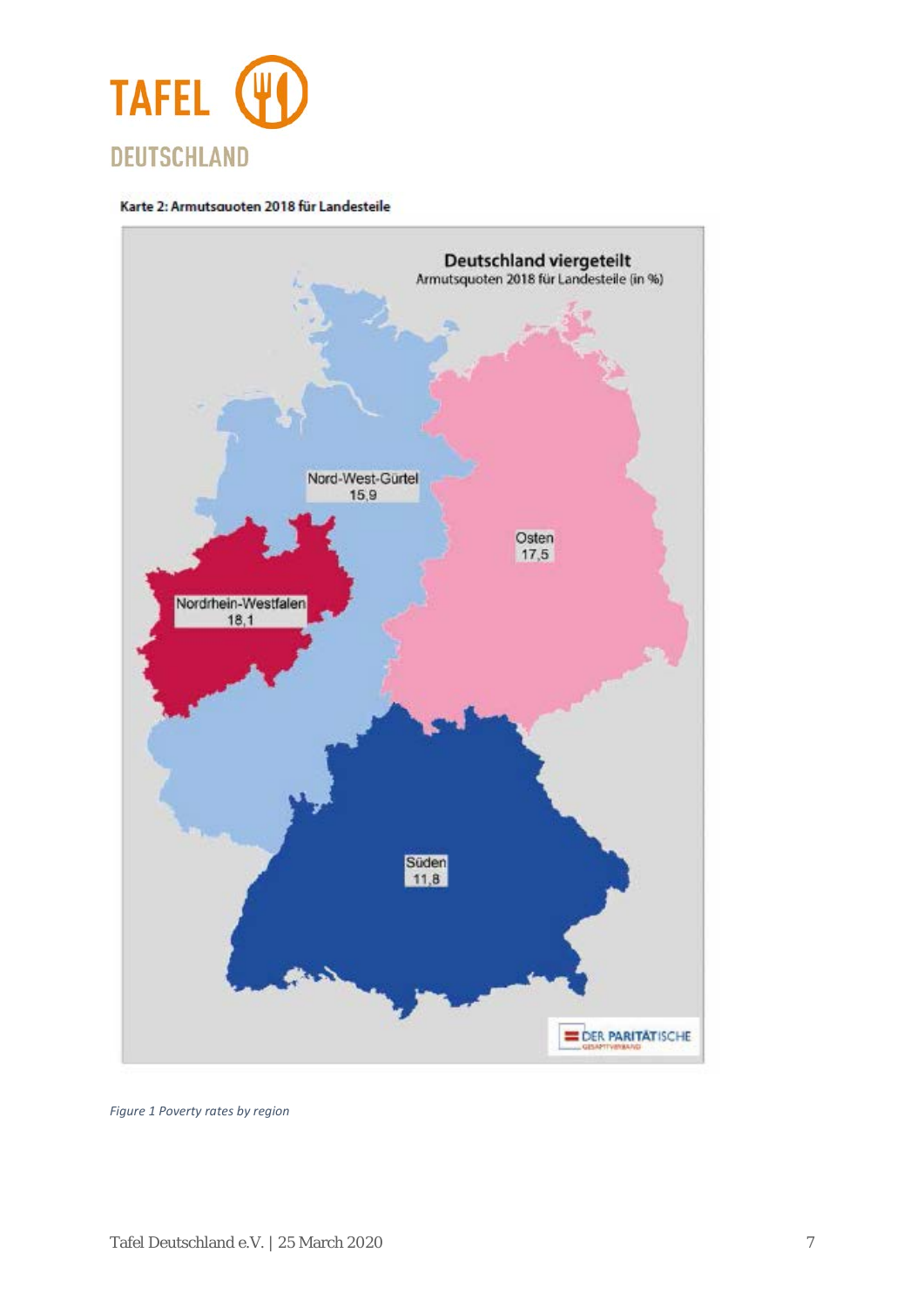

**7. Challenges to the work of the Tafel by the corona pandemic**  Tafel operations with reduced or no contact

The leadership at the Tafel is supporting the transition from normal operations to low- or no-contact. The regular work of the Tafel was designed to ensure as much personal contact as possible. The drivers drove to the markets and received the sorted goods from the market employees. They brought them to the Tafel premises, where they were sorted and cleaned by several Tafel volunteers. During the delivery, the customers waited together in front of the Tafel or in waiting rooms until it was their turn, and the handing out of groceries itself was usually conducted in such a way that the volunteers accompanied the Tafel beneficiaries through the Tafel's shop. The Tafel as a space to interact naturally led to close contact. For many volunteers and for many beneficiaries, this was an additional reason to visit.

The low- and no-contact work at the Tafel must be designed to largely or completely avoid contact between the helpers and beneficiaries and among themselves. This means not only an organizational change in handing out the food, but also a mental change in the people who meet at the Tafel.

### Challenges of the reducing contact at the Tafel

- Closure of food pantries
- Older volunteers no longer coming
- No goods being donated
- New, unusual donor requests (e.g. hotels or restaurants)
- Lack of hygiene and disinfection products
- Organization, planning of the new distribution modes
- Coordination of volunteers
- Informing people interested in volunteering
- Passing on information to the Tafel beneficiaries
- Feedback and information to interested parties, sponsors, potential supporters, press, politicians
- Compliance with physical distancing and restrictions on movement
- Protection of Tafel helpers
- Protection of the Tafel beneficiaries
	- o Information for people who do not speak German
- Compliance with hygiene and food safety regulations
	- o Training new helpers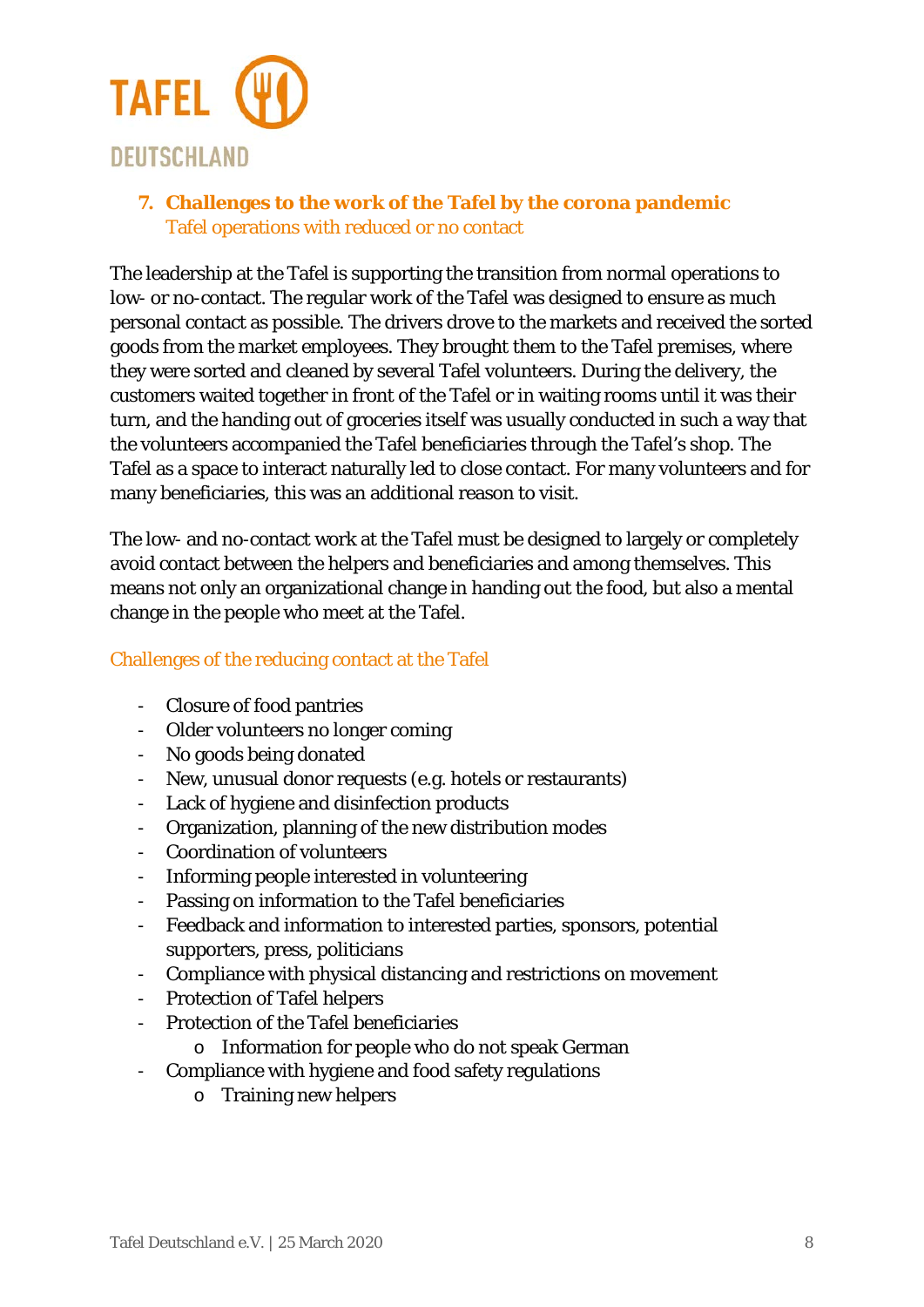

### **Example: Berliner Tafel e.V.**

Out of 45 food pantries throughout the city operated by the Berlin Tafel food bank, only 4 are currently open to pass out groceries to people on site. The Berliner Tafel food bank has taken over the central coordination for all 45 pantries. It not only picks up donations from the usual supermarkets, but also from the stores' branches that are normally handled by the 45 food pantries directly. The Berlin Tafel delivers the collected goods to all charitable organizations in Berlin that are still open. The volunteers are currently also planning to deliver to 50,000 Tafel beneficiaries in Berlin. The coordination of vehicles, helpers and tour plans takes a lot of time.

An enormous organizational effort is necessary for this transition. The Berliner Tafel needs the addresses of 50,000 individuals, which must be saved, sorted and transferred to route plans.

A completely new system in volunteer management is also required. While helpers previously turned to one of the 45 pantries in the Berlin districts to help collect, sort or pass out the food, they now have to be recorded centrally by the Berliner Tafel team. This means that contact details, possible operating times, areas of activity must be recorded. It must be possible to show whether the people have a driving license, whether they want to support with the cargo bike, whether they have registered privately or through their employer as a supporting company.

At the same time, a service telephone must be manned at all times to inform beneficiaries, keep new recruits interested and to motivate existing volunteers. In addition, a large institution like the Berliner Tafel receives press and media inquiries in times of crisis, which must be answered quickly to remain relevant.

This logistical and organizational effort cannot be achieved by volunteers alone. In this area, the Tafel urgently need financial resources for full-time staff.

Once everything is planned, volunteers are divided and routes are assigned for the vehicles, costs will mount for gasoline, packaging, inspection and repair of vehicles. When planning volunteers, the applicable restrictions on physical distancing and must be observed so that younger helpers do not infect each other.

### Challenges to the no-contact Tafel work

- Familiarization with digital instruments
- Building up an offer
- Identification of interested helpers
- Training of the helpers and awareness raising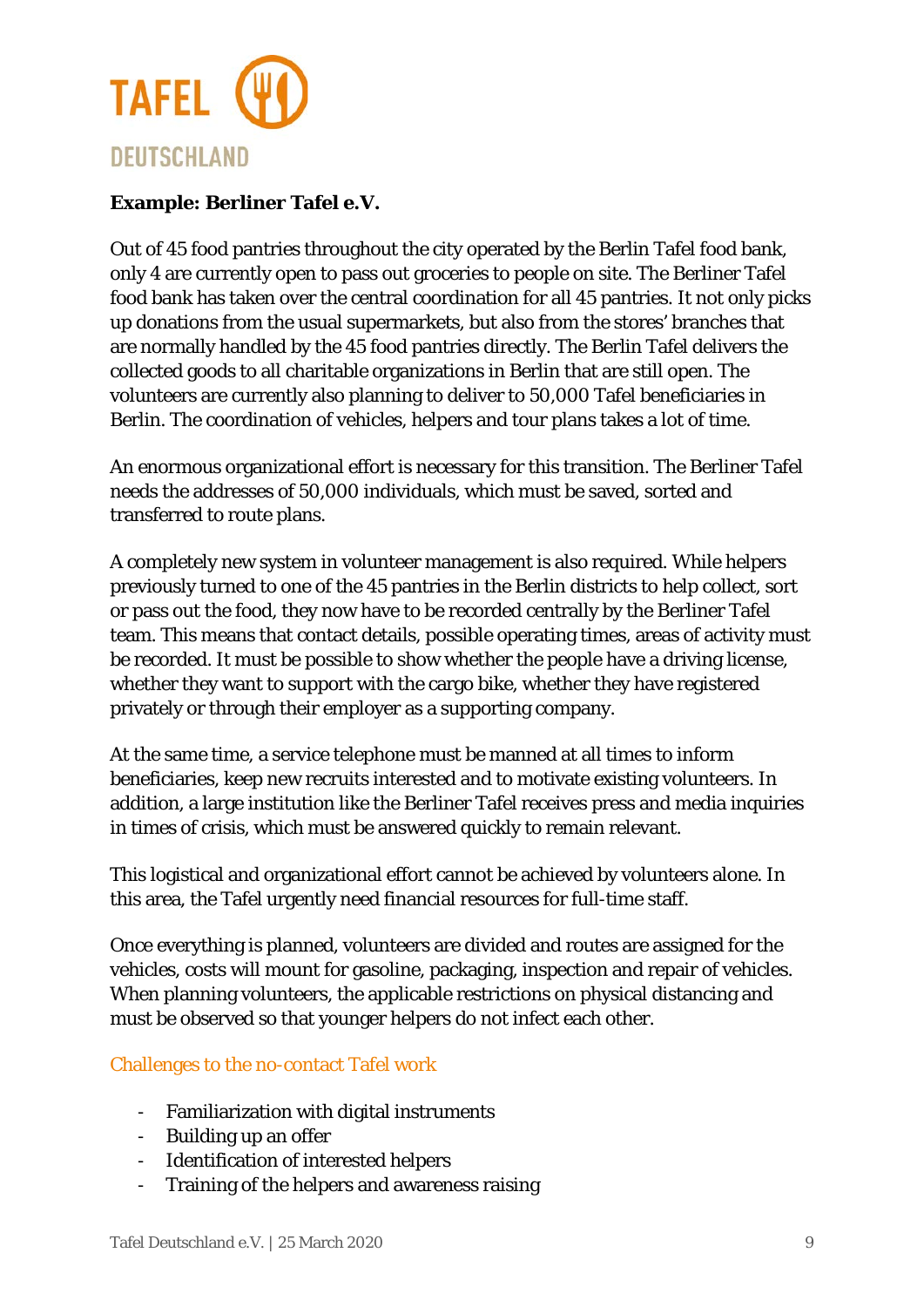

- lack of technical equipment
- Establishment of webinars, telephone numbers, video conferences
- Promotion and dissemination of information about new offers to beneficiaries
- Research of other existing services for Tafel beneficiaries

#### **8. Short-term measures**

The more than 940 Tafel branches in Germany differed from one another. Depending on the region, the size, the volunteers, the number of food donations: the local Tafel have very different needs.

#### a) Support during Tafel closures

In the event of Tafel closures, it is imperative that the operational and emergency costs be covered.

#### - **Covering the rent**

Most of the Tafels have spaces that are financed exclusively from donations. In a best case scenario, the building houses their storage facilities, a space for distributing groceries, a waiting room, offices, a break room for volunteers and parking spaces for the vehicles. The required space varies depending on the size of the Tafel.

#### - **Covering the bills**

In order to comply with the hygiene standards and the requirements for food safety when handling food, there are high costs due to water and electricity caused by cleaning, storage and cooling. A reimbursement of costs or benefits from the local public utility company could help many Tafels to quickly resume operations once they are able to reopen.

#### - **Acquisition / maintenance costs of vehicles**

Counted together, the fleet all of the Tafels in Germany consists of over 2,000 vehicles. This includes vans with cooling and freezing functions. Gradually the first Tafels are also buying electric vehicles. Others are working on a small scale with cargo bicycles. Despite closures, insurance and possibly maintenance costs are accruing.

#### - **Assuming costs for technical devices**

The technical equipment of many small Tafels is far from sufficient to offer contactless Tafel work via telephone or video conferences. This requires laptops, smartphones, a mobile phone and Internet contracts.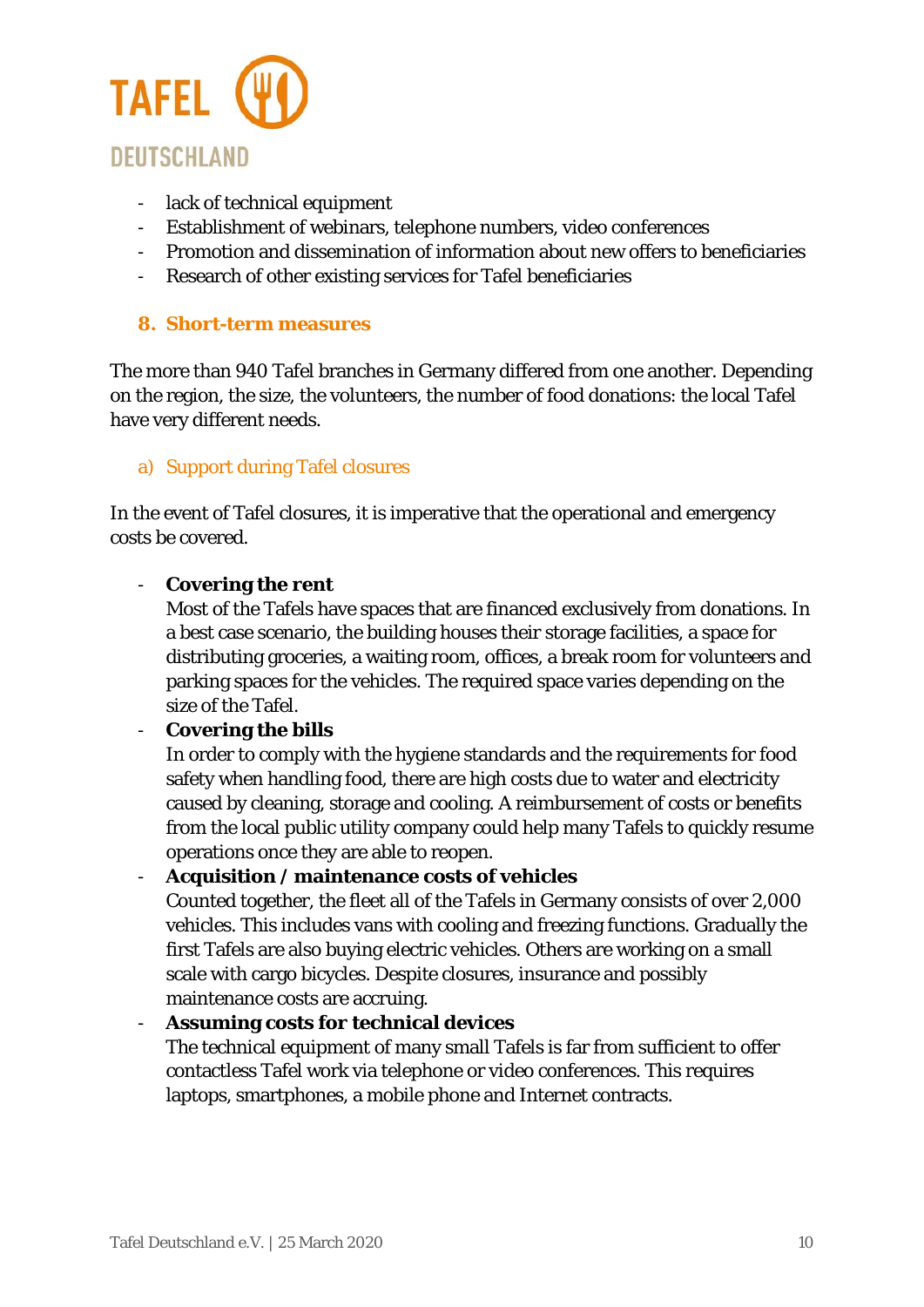

### b) Support for Tafel that remain open

The Tafelst hat do not suspend operations during the corona pandemic must modify their operations to include new measures e.g. delivery services or packing ready-to-go bags that are placed in the hall for customers to pick up.

### - **Covering gasoline costs**

The changeover from regular Tafel operations to low-contact delivery services comes with much higher fuel costs. Instead of just driving to the local supermarkets, the Tafel beneficiaries can get groceries delivered to their home..

- **Covering cost of equipment, repairs and maintenance of the vehicles**

Vehicles that are now being used more often need to be repaired more often. Furthermore, some vehicles will have to be equipped, for example with belts and bars, to ensure safe loading. Cooling is required for other vehicles in order to be able to transport refrigerated goods to customers.

### - **Packaging Materials**

To set up delivery services, the food must be individually packaged for all customers. Cardboard boxes and other packaging - if possible made from sustainable materials - are required for this.

### - **Purchase of cargo bikes**

In order to work in an environmentally friendly manner and to inspire people without a driver's license to help with the delivery services, the Tafel can buy cargo bikes.

### - **Covering the cost of bike equipment**

In order to ensure the safety of the helpers who implement the delivery service with bicycles, helmets, bike locks and other gear must be procured.

- **Equipment for marking off areas for physical distancing** For the delivery of grocery bags or boxes to individuals inside or on the Tafel premises, the secure distance of at least 1.5 m between people must be ensured. The Tafel need barrier tapes or pylons for this.

## - **Purchasing route planning software**

This can prevent unnecessary journeys when planning the delivery of groceries to customers at home

- **Digital training for new helpers** Hygiene training is mandatory for all Tafel volunteers. Since many new volunteers currently want to support the Tafel, they all have to be trained and this can be done through digital webinars.

### - **Payment of security personnel**

In order to implement and enforce the distance regulations when dispensing food, it could be prudent to employ security personnel. It would be very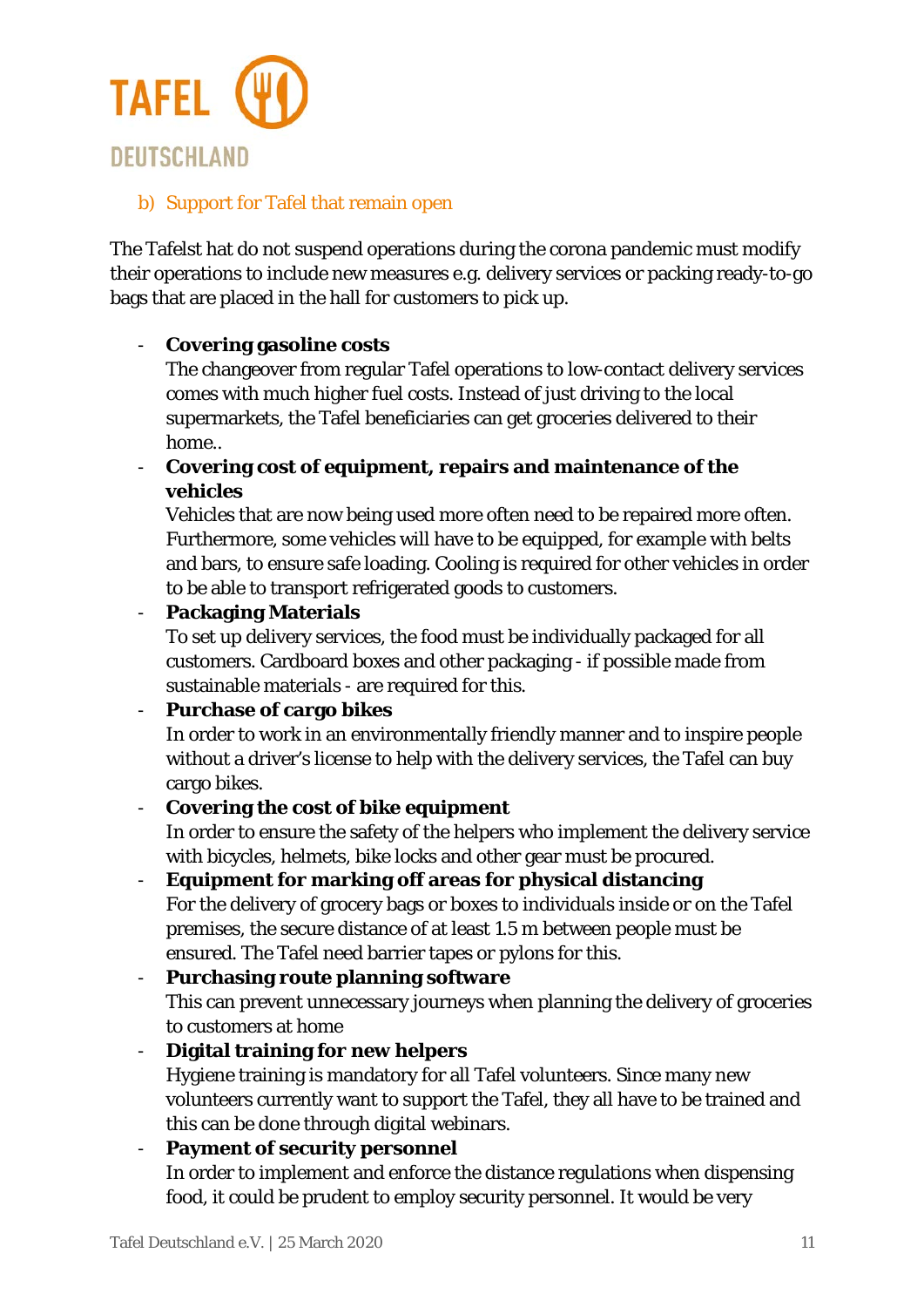

beneficial if the security staff are sensitized to the topics of the Tafel and can also communicate with customers who might not be able to speak German.

### - **Costs of informational material** Printing, distributing and translating information for Tafel beneficiaries, the local public or for donors can be more expensive that the local Tafel can afford on their own.

#### 9. **Medium-term measures for the reopening of Tafel branches**

- a) Continued development of volunteer management
- **Covering the personnel costs for volunteer coordination**  Due to the new and unfamiliar situation after a closure, the Tafels will no longer be able to reopen without full-time support staff in particular due to the high volume of inquiries from people interested in helping.

#### - **Purchasing Software for volunteer management**

- o The many additional helpers who are currently willing to help must be managed, coordinated and informed. This requires digital solutions.
- o Training of Tafel managers and employees on the implementation of new models of Tafel work

#### b) Local logistics

### - **Provision of digital software for route planning**

It can be assumed that delivery services will continue to have to be offered in the medium-term before reopening. It is also needed to plan and coordinate these professionally, as well as to ensure collection from grocery stores.

#### c) Association law

- **Training of Tafel staff to adhere to association law in times of crisis** Even in times of crisis, an association must inform its members, the board must remain capable of acting and the bookkeeping must be properly managed. This requires training for the staff and volunteers.

- **Provision of communication tools** A digital exchange must be possible among the active people at a Tafel, as well as with the neighboring Tafels in order to pass on goods or information.

### **8) Development and expansion of distribution centers for the logistics of the Tafels' work**

The Tafel network saves 265,000 tons of food annually, mainly from the local grocery stores, bakeries and butchers. Manufacturers only make up a small proportion of food donors. The acquisition of donations from the manufacturing sector is, however, highly desired by both sides. The quantities of goods donated by manufacturers and producers however are challenging. Most of the regional Tafel associations and food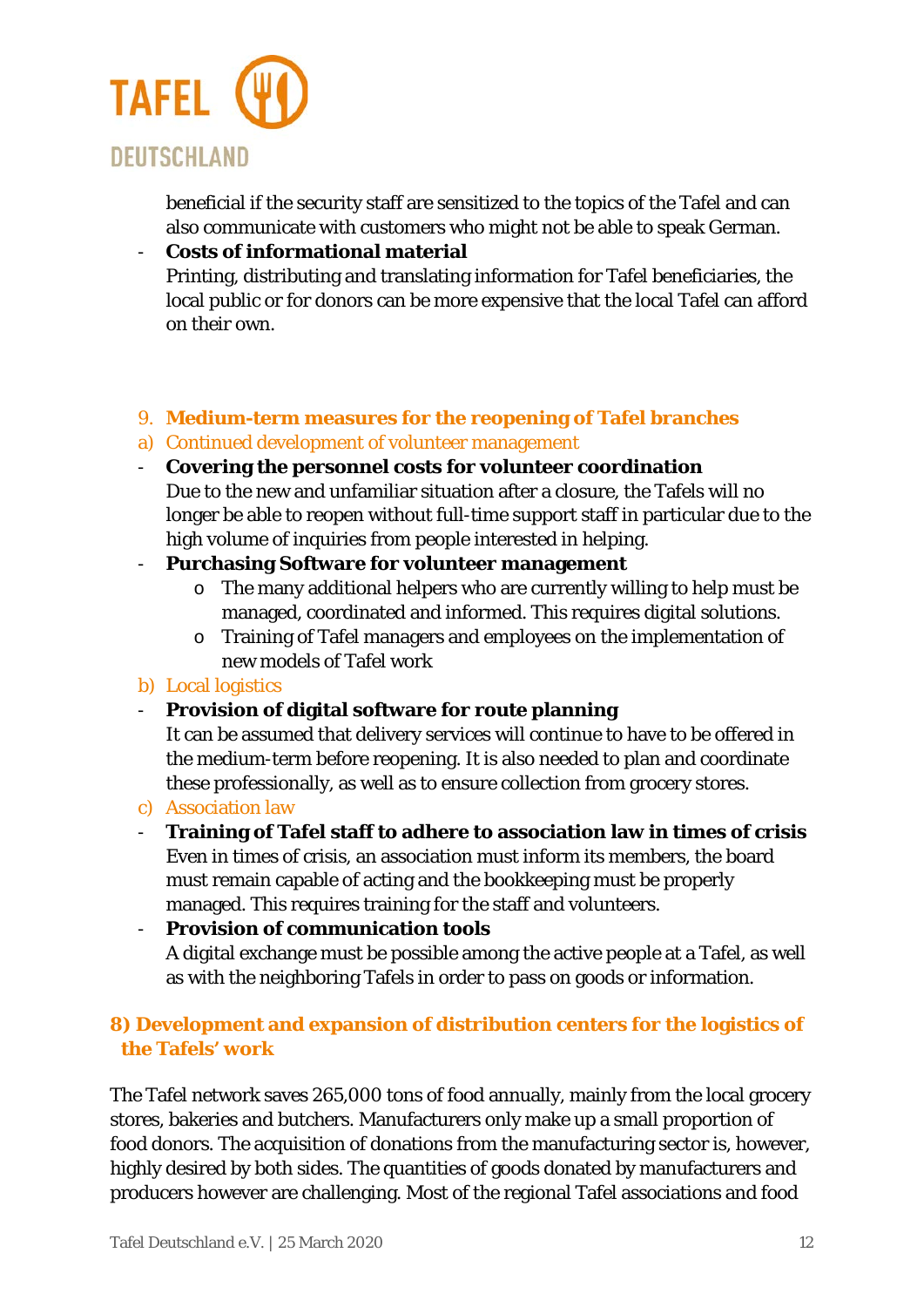

banks are currently not able to accept large quantities (multiple truckloads). For this reason, Tafel Deutschland and the 12 regional associations have been requesting financial support for the establishment and expansion of distribution centers in the federal states for several years.

The establishment of regional logistics centers at different locations enables a starshaped distribution of the goods. Large quantities of mostly long-lasting foods can then be delivered to these logistics centers by manufacturers, stored temporarily and picked up from the Tafel branches as required. In particular, the rural Tafel branches (and their customers) will have easier access to food donations.

Overall, this would be an enormous increase in saved food because food waste in the manufacturing sector accounts for 18% of food waste in Germany. The development and expansion of the regional Tafel logistics will also largely relate to the expansion of the cooling capacities in the Tafel warehouses. The purchase of frozen and chilled goods will increase significantly.

#### Concrete measures

Covering costs for:

- Personnel in the countries to coordinate national logistics o Office Equipment
- Rent of storage space and operating costs
	- o In particular electricity for cooling & freezing
- Repairs and maintenance costs
- Vehicles and refrigerated vehicles
- Forklifts
- Cold rooms & freezers
- Freight forwarding budget
- Logistics software for the distribution centers

### **10. Development and support of regional associaitons**

The 12 Tafel regional associations are an important interface for communication with the local Tafel branches. They are responsible for member support and advice, for press and public relations, state logistics, fundraising and advocacy. However, they are currently only working on a voluntary basis. Professional development in this regard should begin as quickly as possible. The regional Tafel associations need support in the form of means acquisition, know-how and organizational development. In order to tackle these challenges independently in the future, professionalization and full-time positions are necessary.